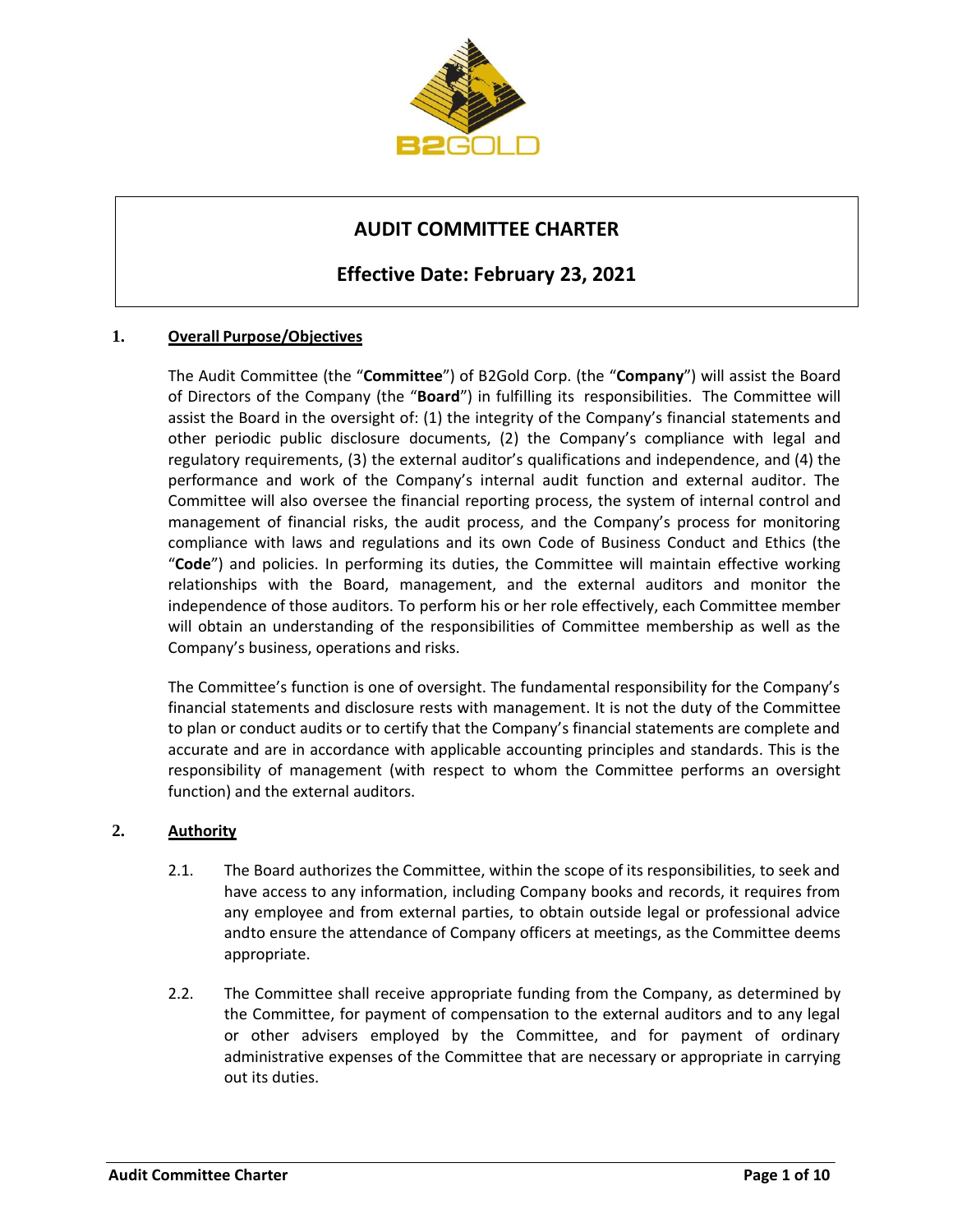

#### **3. Composition, Procedures and Organization**

- 3.1. The Committee will be comprised of at least three members of the Board.
- 3.2. Except as permitted by all applicable legal and regulatory requirements:
	- (a) each member of the Committee shall be "independent" as defined in accordance with Canadian National Instrument 52-110 – *Audit Committee,* U.S. securities laws and regulations and applicable stock exchange rules;
	- (b) each member of the Committee will be "financially literate" with the ability to read and understand a set of financial statements that present a breadth and level of complexity of accounting issues that are generally comparable to the breadth and complexity of the issues that can reasonably be expected to be raised by the Company's financial statements. Additionally, at least one member of the Committee shall have accounting or related financial management expertise and be considered an "audit committee financial expert" within the meaning of the rules of the U.S. Securities and Exchange Commission; and
	- (c) none of the members of the Committee may have participated in the preparation of the financial statements of the Company or any current subsidiary of the Company during the past three years.
- 3.3. No member of the Committee shall serve on more than two audit committees of publicly traded companies, other than the Company, at the same time such member serves on this Committee, unless the Board determines that such simultaneous service would not impairthe ability of such member to effectively serve on this Committee. Such a determination shall be disclosed by the Company in the manner required by applicable laws, regulationsand listing standards.
- 3.4. The Board, at its organizational meeting held in conjunction with each annual general meeting of the shareholders, will appoint a Chair and the other members of the Committee for the ensuing year. The Board may at any time remove or replace any member of the Committee and may fill any vacancy in the Committee.
- 3.5. The Secretary of the Committee shall be elected by its members, or shall be the Secretary, or the Assistant or Associate Secretary, of the Company or any other individual appointed by the Committee.
- 3.6. A member shall cease to be a member of the Committee upon ceasing to be a director of the Company.
- 3.7. Meetings shall be held not less than quarterly. Special meetings shall be convened as required. External auditors may convene a meeting if they consider that it is necessary.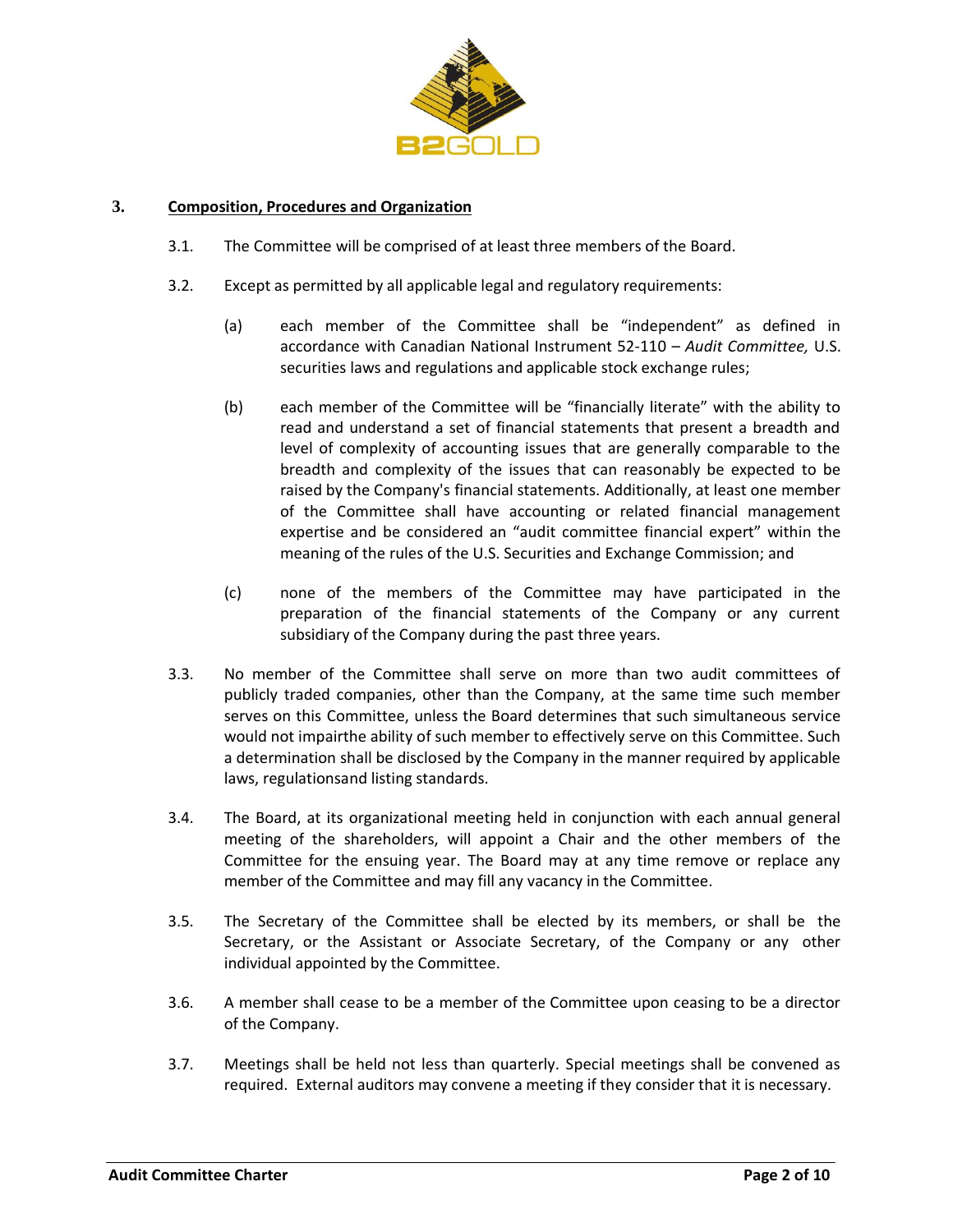

- 3.8. The times and places where meetings of the Committee shall be held and the procedures at such meetings shall be as determined, from time to time, by the Committee.
- 3.9. Notice of each meeting of the Committee shall be given to each member of the Committee. Subject to the following, notice of a meeting shall be given orally or by letter, electronic mail, telephone facsimile transmission or telephone not less than 48 hours before the time fixed for the meeting. Notice of regular meetings need state only the day of the week or month, the place and the hour at which such meetings will be held and need not be given for each meeting. Members may waive notice of any meeting.
- 3.10. The Committee will invite the external auditors, management and such other persons toits meetings as it deems appropriate. However, any such invited persons may not vote at any meetings of the Committee.
- 3.11. The Committee will have an in camera session without the presence of management at each meeting (unless such members of the Committee present determine that such a session is not required).
- 3.12. A meeting of the Committee may be held by means of such telephonic, electronic orother communications facilities as permit all persons participating in the meeting to communicate adequately with each other during the meeting.
- 3.13. The majority of the Committee shall constitute a quorum for the purposes of conducting the business of the Committee. Notwithstanding any vacancy on the Committee, a quorum may exercise all of the powers of the Committee.
- 3.14. Any decision made by the Committee shall be determined by a majority vote of the members of the Committee present or by consent resolution in writing signed by each member of the Committee. A member will be deemed to have consented to any resolution passed or action taken at a meeting of the Committee unless the member votes against such resolution or dissents.
- 3.15. A record of the minutes of, and the attendance at, each meeting of the Committee shall be kept. The approved minutes of the Committee shall be circulated to the Board forthwith.
- 3.16. The Committee shall report to the Board on all proceedings and deliberations of the Committee at the first subsequent meeting of the Board, or at such other times and in such manner as the Board or the articles of the Company may require or as the Committee in its discretion may consider advisable.
- 3.17. The Committee will have access to such officers and employees of the Company and to such information respecting the Company, as it considers to be necessary or advisable in order to perform its duties and responsibilities.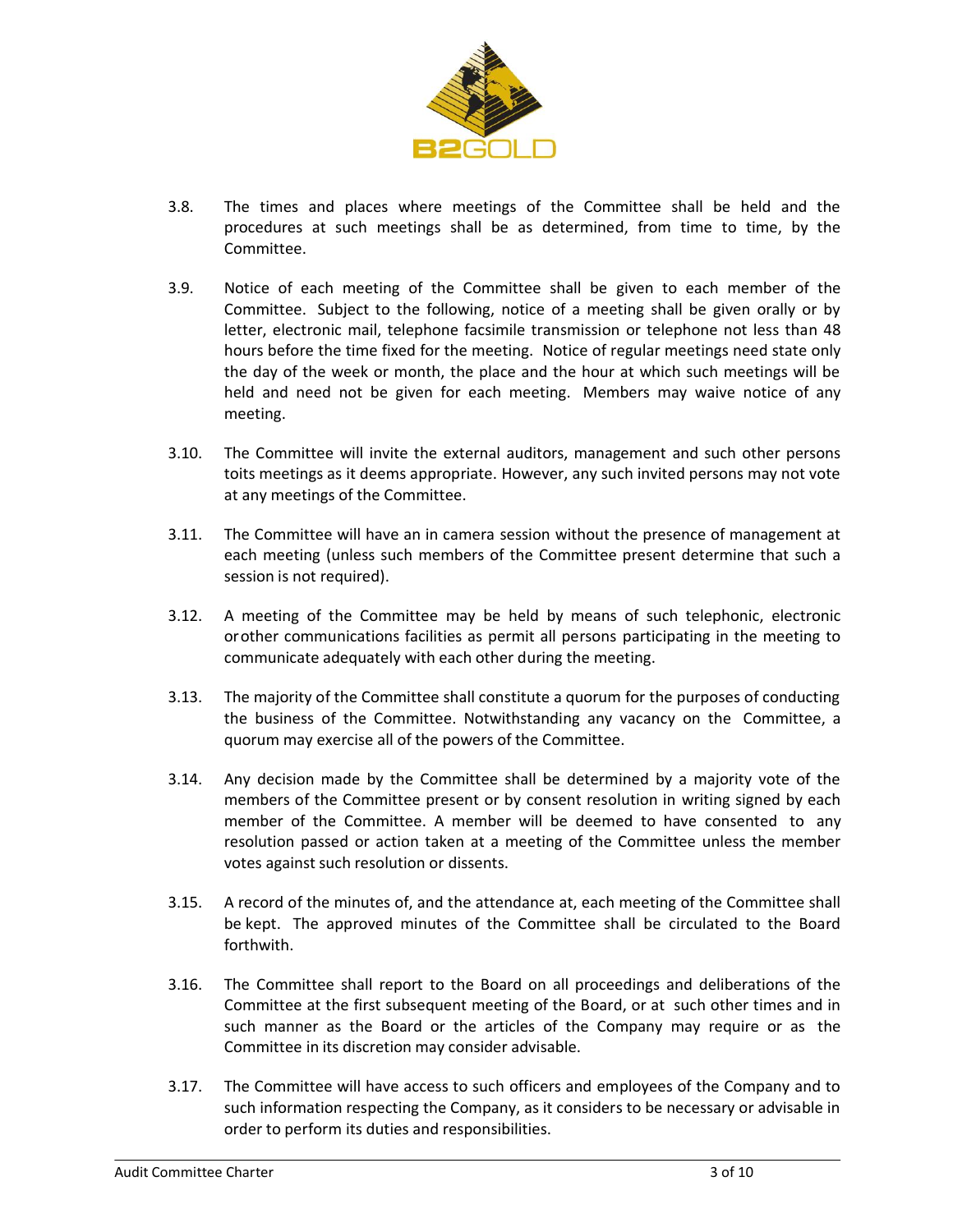

3.18. The internal accounting and compliance staff, any external accounting consultant(s) and the external auditors of the Company will have a direct line of communication to the Committee and may bypass management if deemed necessary. The external auditors willreport directly to the Committee.

#### **4. Roles and Responsibilities**

The roles and responsibilities of the Committee are as follows:

- 4.1. Oversee the accounting and financial reporting processes of the Company and the audits of the financial statements of the Company.
- 4.2. Review with management its philosophy with respect to controlling corporate assets and information systems, the staffing of key functions and its plans for enhancements.
- 4.3. Review the terms of reference and effectiveness of the Company's internal audit function, and the working relationship between internal financial personnel and the external auditor, understanding that the purpose of the internal audit function is to provide management and the Committee with ongoing assessments of the Company's risk management processes and system of internal control.
- 4.4. Gain an understanding of the current areas of greatest financial risk and whether management is managing these effectively.
- 4.5. Review significant accounting and reporting issues, including recent professional and regulatory pronouncements, and understand their impact on the financial statements, reviewing with management and the external auditor where appropriate.
- 4.6. Review any legal matters which could significantly impact the financial statements as reported on by the General Counsel and meet with outside counsel whenever deemed appropriate.
- 4.7. Review and discuss the annual financial statements and annual management's discussion and analysis, and the results of the audit with management and the external auditors prior to the submission to the Board for approval and release or distribution of such statements, and obtain an explanation from management of all significant variances between comparative reporting periods. Such review must occur at a meeting, and not merely by polling or written consent.
- 4.8. Review and discuss the interim financial statements and interim management's discussion and analysis with management and the external auditors prior to the submission to the Board for approval and release or distribution of such statements, and obtain an explanation from management of all significant variances between comparative reporting periods. Such review must occur at a meeting, and not merely by polling or written consent.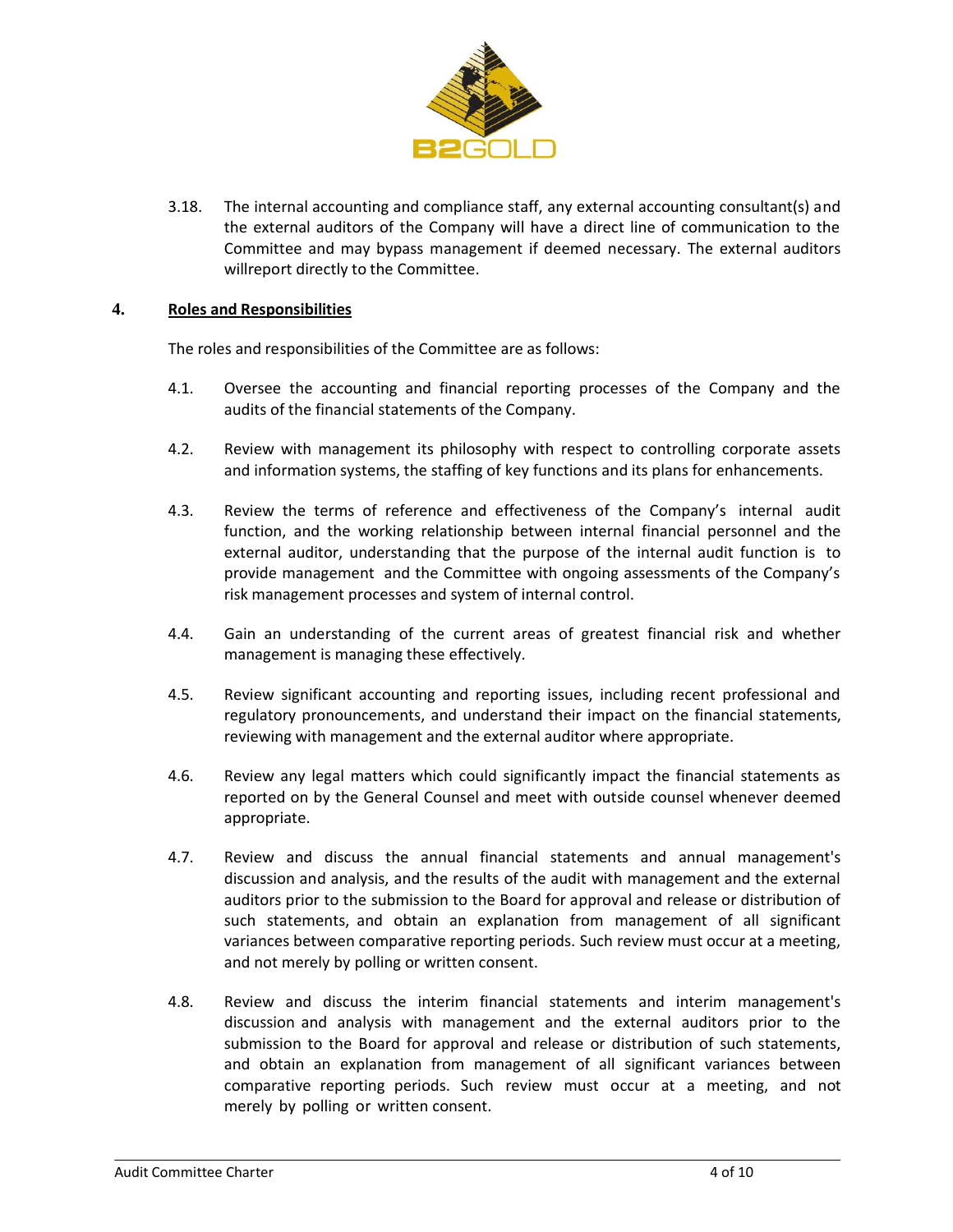

Prior to their submission to the Board and public release, review and discuss all public disclosure concerning audited or unaudited financial information where such disclosures are required to be approved by the Board (including, without limitation, annual financial statements, interim financial statements, annual or interim management's discussion and analysis, any annual or interim earnings press release, as well as financial information and earnings guidance provided to analysts, any financial outlook or futureoriented financial information, and financial information contained in any prospectus, private placement offering document, annual report, annual information form or takeover bid circular) and approve such disclosures for recommendation to the Board.

- 4.9. Prepare any reports of the Committee that are required by applicable laws, regulations or stock exchange rules.
- 4.10. Review disclosures made to the Committee by the Chief Executive Officer and the Chief Financial Officer during their certification process for any statutory documents about any significant deficiencies in the design or operation of internal controls or material weakness therein and any fraud involving management or other employees who have a significant role in internal controls.
- 4.11. Assess the fairness of the financial statements and disclosures, and obtain explanations from management on whether:
	- (a) actual financial results for the financial period varied significantly from budgeted or projected results;
	- (b) generally accepted accounting principles have been consistently applied;
	- (c) there are any actual or proposed changes in accounting or financial reporting practices; and
	- (d) there are any significant, complex and/or unusual events or transactions such as related party transactions or those involving derivative instruments and consider the adequacy of disclosure thereof.
- 4.12. Determine whether the auditors are satisfied that the financial statements have been prepared in accordance with generally accepted accounting principles.
- 4.13. Focus on judgmental areas, for example those involving valuation of assets and liabilities and other commitments and contingencies.
- 4.14. Review audit issues related to the Company's material associated and affiliated companies that may have a significant impact on the Company's equity investment.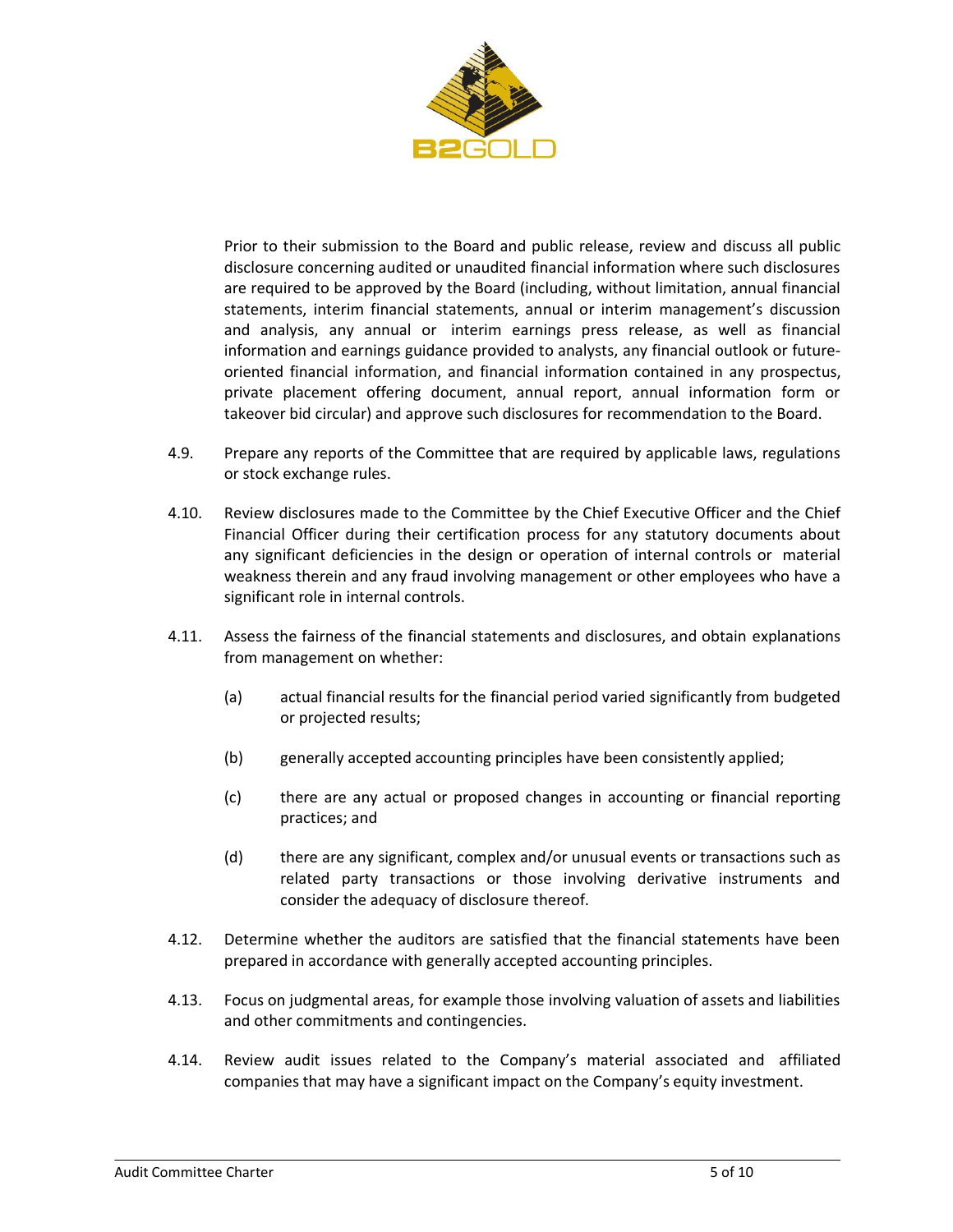

- 4.15. Ascertain whether any significant financial reporting issues were discussed by management and the external auditor during the fiscal period and the method of resolution.
- 4.16. Review with the external auditors any audit problems or difficulties and management's response, including any restrictions on the scope of the external auditor's activities or access to required information and any significant disagreements with management.
- 4.17. Review and resolve any significant disagreement among management and the external auditors in connection with the preparation of the financial statements.
- 4.18. Be directly responsible for:
	- (a) the selection of the firm of external auditors to be proposed for election by theshareholders as the external auditors of the Company;
	- (b) the oversight of the work of the Company's external auditors; and
	- (c) subject to the grant by the shareholders of the authority to do so, if required,fixing the compensation to be paid to the external auditors.
- 4.19. Review and approve the proposed audit plan and the external auditors' proposed audit scope and approach with the external auditor and management and ensure no unjustifiable restriction or limitations have been placed on the scope.
- 4.20. Explicitly approve, in advance, all audit and non-audit engagements of the external auditors by the Company or its subsidiaries; provided, however, that non-audit engagements may be approved pursuant to a pre-approval policy established by the Committee that (i) is detailed as to the services that may be pre-approved, (ii) does not permit delegation of approval authority to the Company's management, and (iii) requires that the delegatee or management inform the Committee of each service approved and performed under the policy. Approval for minor non-audit services is subject to applicable securities laws.
- 4.21. If it so elects, delegate to one or more members of the Committee the authority to grant such pre-approvals. The delegatee's decisions regarding approval of services shall be reported by such delegatee to the full Committee at each regular Committee meeting.
- 4.22. Review and evaluate, at least annually, and oversee the qualifications, independence and performance of the external auditors and the lead audit partner. Take into account, in such evaluation, the opinions of the Company's management and the Company's internal auditors or other personnel serving the internal audit function. Obtain from the external auditors a formal written statement delineating all relationships between the external auditors and the Company, consistent with the Public Company Accounting Oversight Board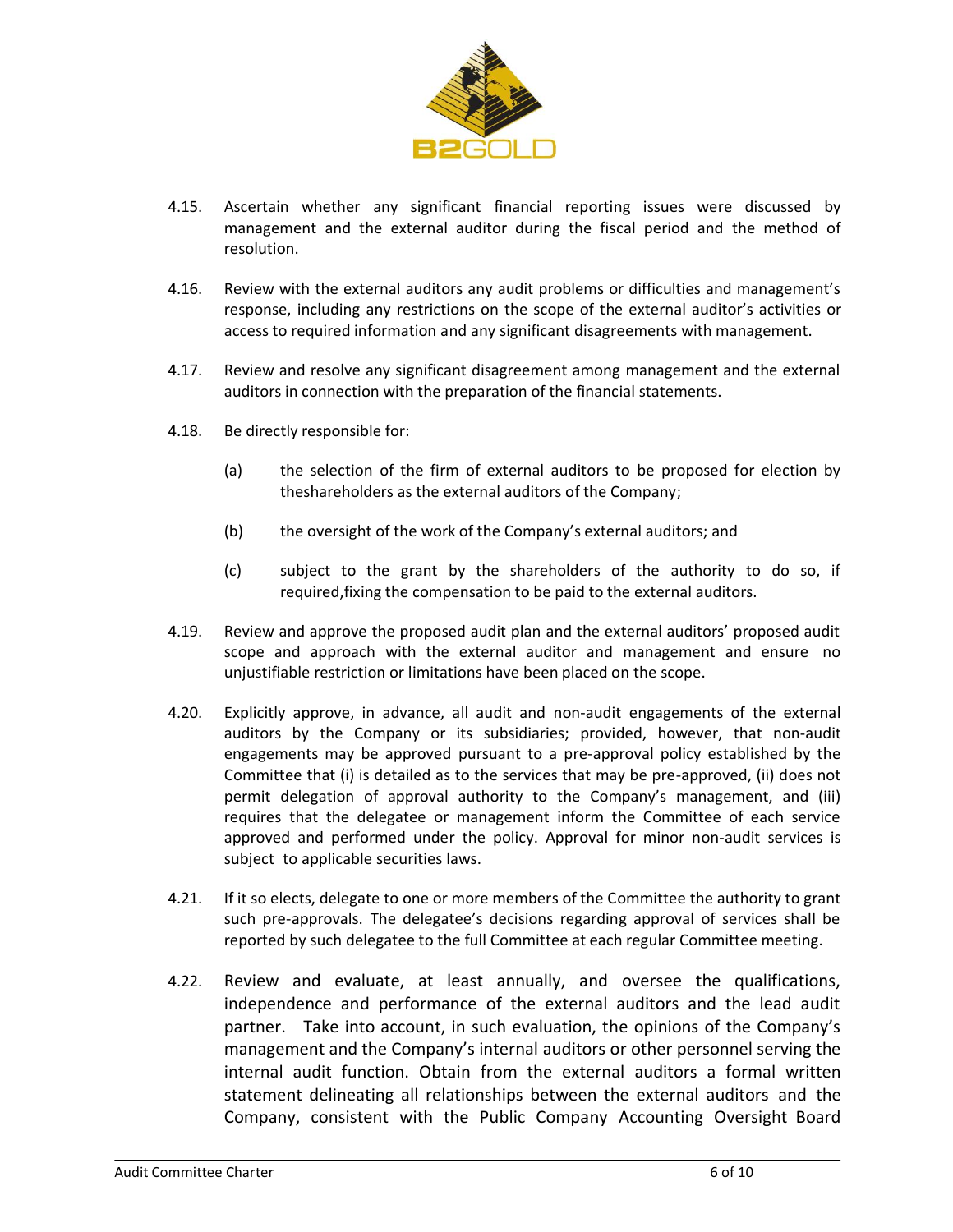

Rule 3526. Actively engage in a dialogue with the external auditors with respect to any disclosed relationships or services that impact the objectivity and independence of the external auditor. Assure the regular rotation of the lead audit partner as may be required by law. Consider whether, in order to assure continuing external auditor independence, there should be regular rotation of the audit firm itself. The Committee should present its conclusions to the full Board.

- 4.23. At least annually, obtain, review and discuss a report by the external auditor describing the external auditor's internal quality control procedures; any material issues raised by the most recent internal quality control review, or peer review, of the external auditor, or by any inquiry or investigation by governmental or professional authorities, within the preceding five years, relating to one or more audits carried out by the external auditor,and any steps taken to deal with any such issues.
- 4.24. Review and approve the Company's hiring policies regarding partners, employees and former partners and employees of the present and former external auditors of the Company.
- 4.25. Recommend to the Board any change of the external auditors, and in the event of a proposed change of auditor, review all issues relating to the change, including the information to be included in any notice of change of auditor as required under applicablesecurities laws, and the planned steps for an orderly transition.
- 4.26. Review the post-audit or management letter, containing the recommendations of the external auditor, and management's response and subsequent follow-up to any identified weakness.
- 4.27. Review the evaluation of internal controls and management information systems by the external auditor, and the Company's internal audit process, together with management's response to any identified weaknesses and obtain reasonable assurance that the accounting systems are reliable and that the system of internal controls is effectively designed and implemented.
- 4.28. Gain an understanding of whether internal control recommendations made by external auditors have been implemented by management.
- 4.29. Be satisfied that adequate procedures are in place for the review of the Company's public disclosure of financial information extracted or derived from the Company's financial statements and periodically assess the adequacy of those procedures.
- 4.30. Review the process under which the Chief Executive Officer and the Chief Financial Officer evaluate and report on the effectiveness of the Company's design of internal control over financial reporting and disclosure controls and procedures.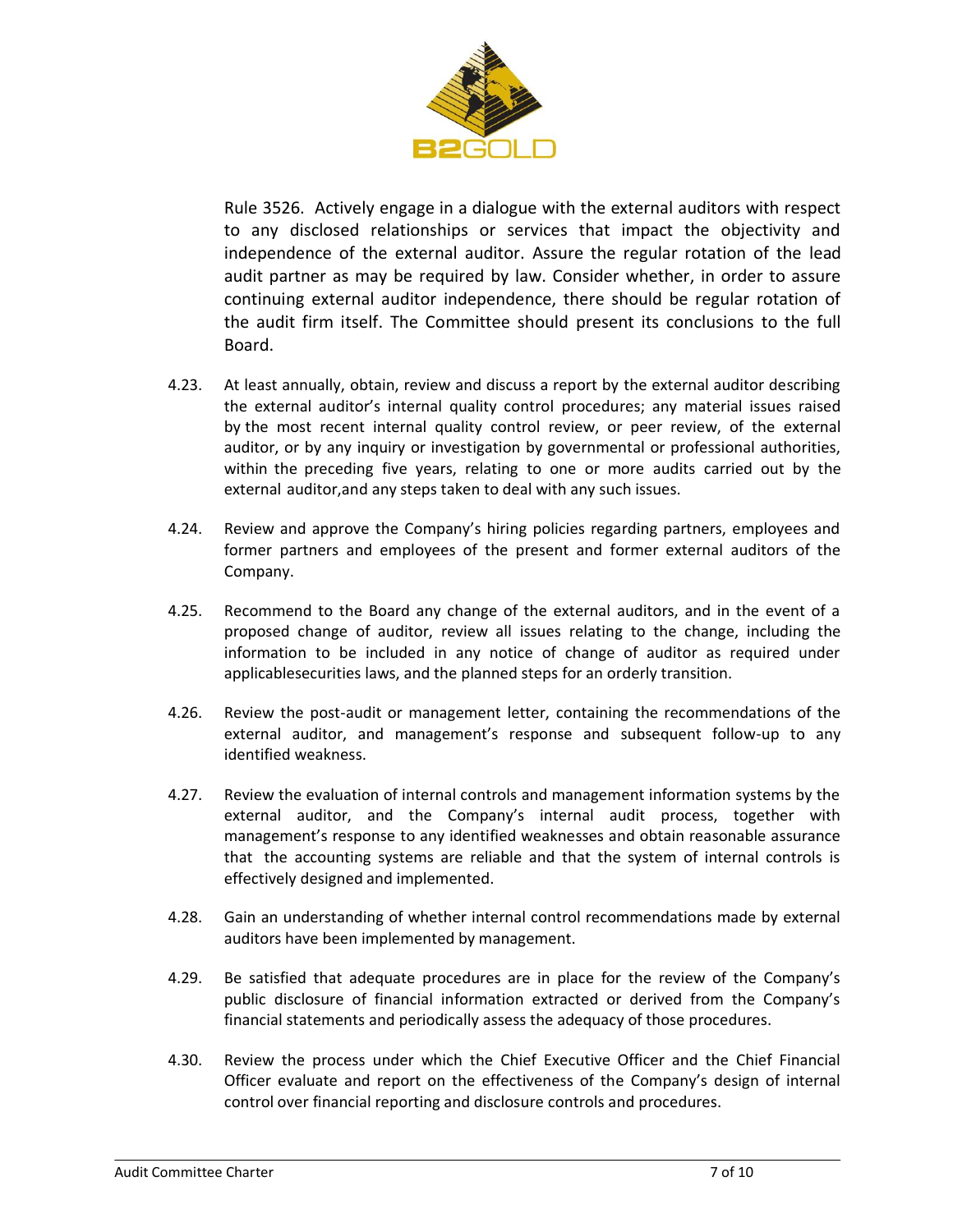

- 4.31. Obtain regular updates from management and the Company's legal counsel regarding compliance matters, as well as certificates from the Chief Financial Officer as to required statutory payments and bank covenant compliance and from senior operating personnelas to permit compliance.
- 4.32. Obtain updates from the Disclosure Committee of the Company from time to time regarding the operation of the Company's Disclosure, Confidentiality and Insider Trading Policy.
- 4.33. Establish a procedure with regards to:
	- (a) confidential, anonymous submission by employees of the Company of concernsregarding questionable accounting or auditing matters; and
	- (b) receipt, retention and treatment of complaints received by the Company regarding accounting, internal accounting controls, or auditing matters.
- 4.34. Meet separately, as required, with management, with the internal auditors or other personnel responsible for the Company's internal audit function, and with the external auditors to discuss any matters that the Committee believes should be discussed privately.
- 4.35. Endeavour to cause the receipt and discussion on a timely basis of any significant findings and recommendations made by the external auditors.
- 4.36. Ensure that the Board is aware of matters which may significantly impact the financial condition or affairs of the business.
- 4.37. Review and assess the adequacy of insurance coverage for the Company, including directors' and officers' liability coverage.
- 4.38. In accordance with the Code, if circumstances arise, review, institute investigations ofand oversee the resolution of reported violations of the Code.
- 4.39. Review, institute investigations of and oversee the resolution of reported violations of or reported complaints under, and administer such other matters as required pursuant to, the Company's Anti-Corruption Policy and Whistleblower Policy.
- 4.40. Perform other functions as requested by the Board.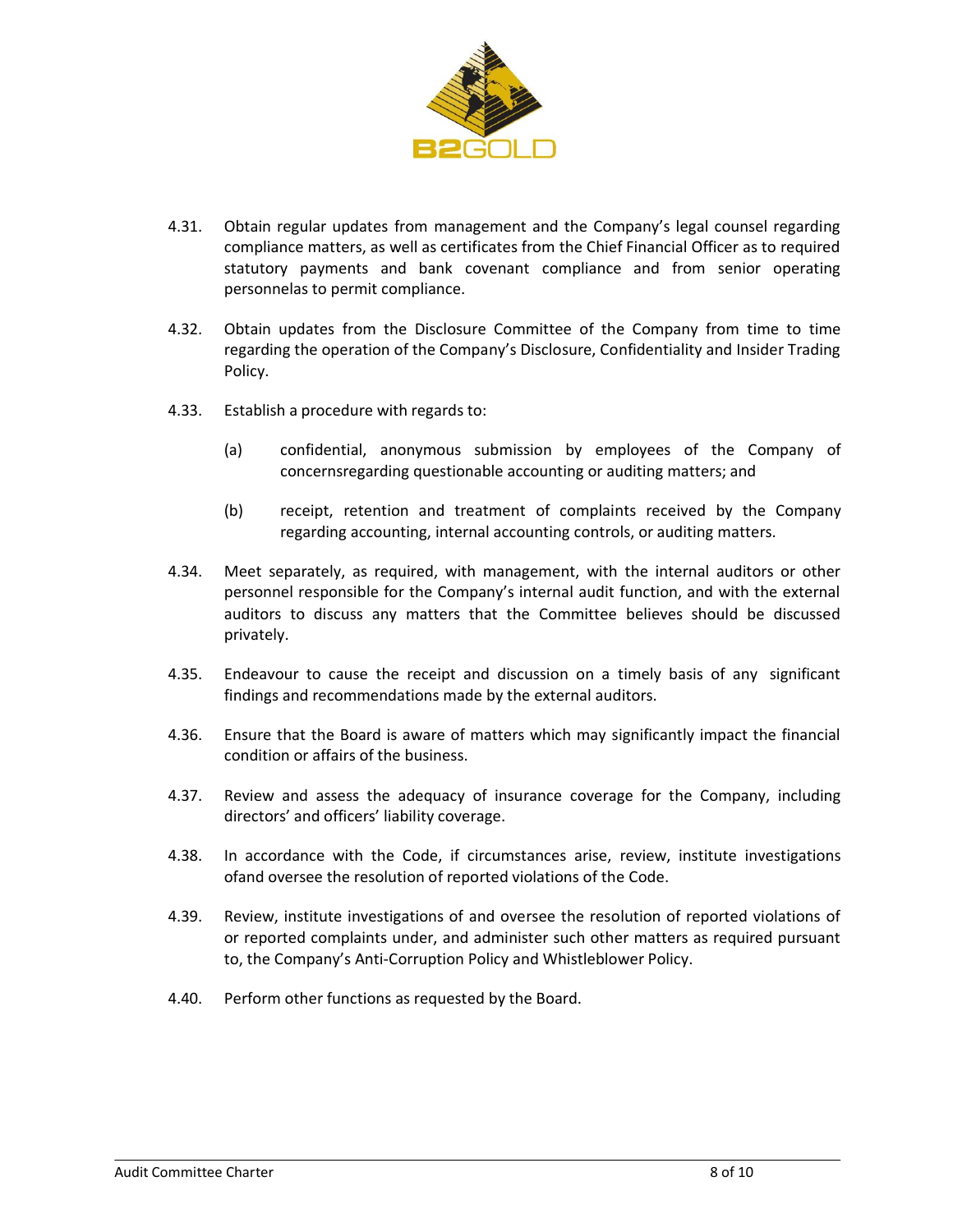

- 4.41. If it deems necessary, institute special investigations and, if it deems appropriate, hire special counsel or other experts or advisors (at the Company's expense) to assist or advise the Committee independently on any matter within its mandate. The Committee shall have the sole authority to retain and terminate any such special counsel, consultant or advisors, including the sole authority to set the compensation to be paid to such specialcounsel or other experts or advisors and other retention terms for such persons.
- 4.42. Review and approve for recommendation to the Board, together with the Health, Safety, Environment, Social and Security Committee (as it relates to health, safety, environmental, social and security risks), the risk management sections of the annual report to shareholders, the annual information form, prospectuses and other public reports or documents requiring approval by the Board, and report to the Board with respect thereto.
- 4.43. Coordinate with the Health, Safety, Environment, Social and Security Committee (as it relates to health, safety, environmental, social and security risks) and the Compensation Committee (as it relates to compensation risks) and regularly review and discuss, and alsodiscuss with management the following, with a view to ensuring that the Company's risks and exposures are being effectively managed, monitored or controlled:
	- (a) the Company's risk philosophy as set forth by management and the Board;
	- (b) the effectiveness of the Corporation's policies and procedures with respect to risk identification, assessment and management;
	- (c) the Corporation's major risk exposures;
	- (d) the steps management has taken and management's plans and programs to monitor and control such exposures; and
	- (e) the effect of relevant regulatory initiatives and trends.

#### **5. General**

In addition to the foregoing, the Committee will:

(a) report regularly to the Board on any significant matters arising from the Committee's activities, including, to the extent the Committee deems appropriate, any issues that arise with respect to the quality and integrity of the Company's financial statements andrelated disclosure documents, the Company's compliance with legal or regulatory requirements, the qualification and independence of the external auditor and the performance of the internal audit function and external auditor;